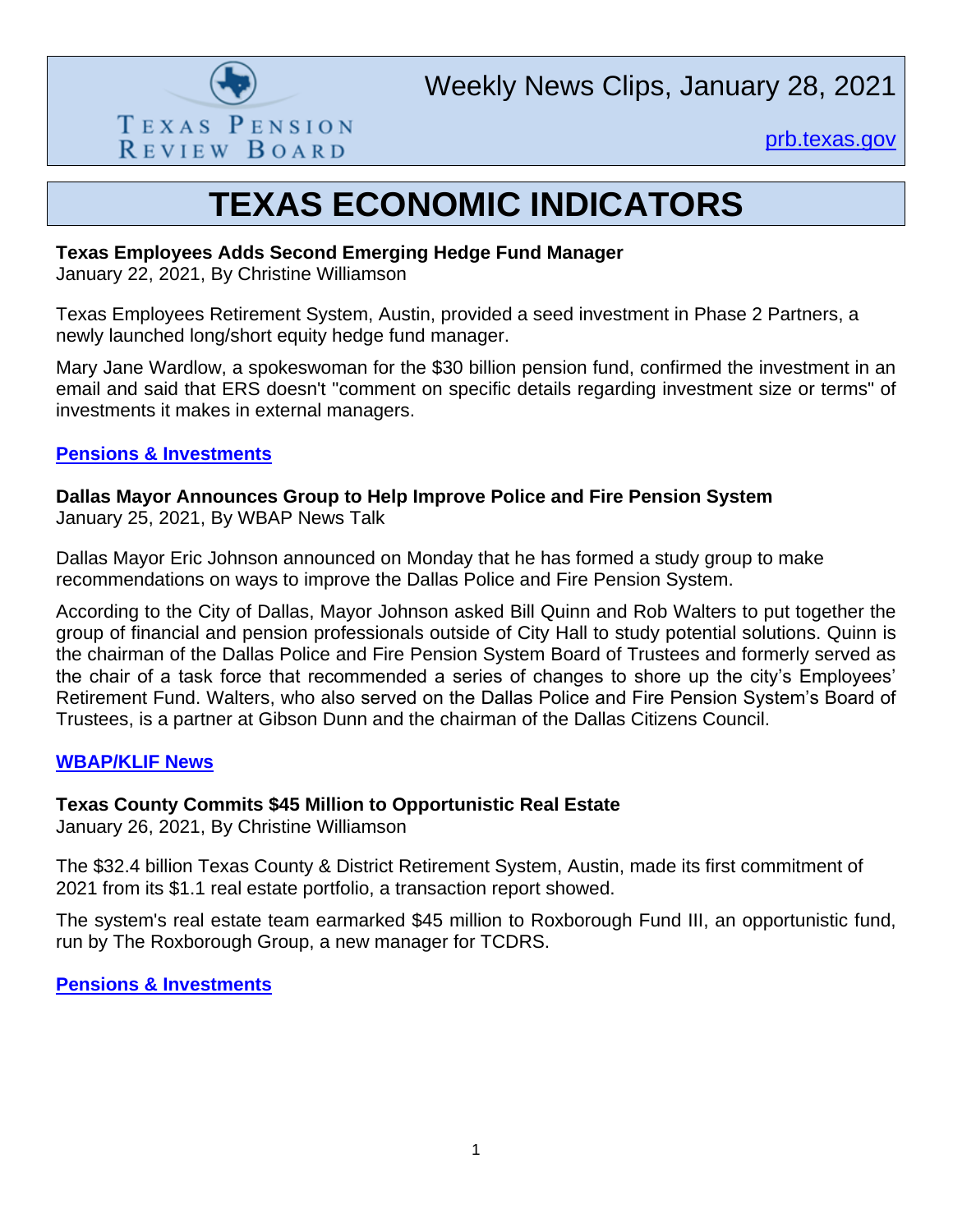# **TEXAS ECONOMIC INDICATORS**

#### **State Senate, House File Base Budgets Prioritizing Medicaid, Education, Mental Health** January 21, 2021, By Jaclyn Ramkissoon

The House's base budget recommends allocating \$119.7 billion in general revenue, which is a decrease of 3% when adjusted for population and inflation. The Teacher Retirement System is recommended to receive \$5.9 billion.

The Senate's base budget prioritizes education, transportation and mental health services. Overall, its base budget sets aside \$251.2 billion in all funds and \$119.7 billion in general revenue. \$5 billion is recommended for payroll growth and reforms to the Teacher Retirement System.

## **[KXAN](https://www.kxan.com/news/texas-politics/state-senate-house-file-base-budgets-prioritizing-medicaid-education-mental-health/)**

## **Oil Industry Contributed Nearly \$14 Billion in Taxes to Texas Last Year**

January 25, 2021, By Bethany Blankley

The Texas oil and gas industry paid \$13.9 billion in taxes and state royalties in fiscal 2020, funded more than \$2 billion to school districts and \$688 million to counties.

"Even in an extremely difficult year, the Texas oil and natural gas industry continues to contribute tremendously to state and local tax coffers, while fortifying our energy security and leading the way in innovation and investment that is advancing environmental progress," TXOGA President Todd Staples said in a statement. "The ongoing recovery of the oil and natural gas industry is essential to the state's continuing economic improvement.

## **[The Center Square](https://www.thecentersquare.com/texas/oil-industry-contributed-nearly-14-billion-in-taxes-to-texas-last-year/article_b4a79878-5c35-11eb-9414-1b361d900034.html)**

## **Texas Enters 2021 as World's 9th Largest Economy by GDP**

January 27, 2021, By Texas Economic Development Corporation

Texas enters 2021 as the world's ninth largest economy, proof of the success of a long-term strategy to make Texas the best place to start or relocate a business, said Robert Allen, President and CEO of the Texas Economic Development Corporation.

"While 2020 brought unique challenges, Texas continued to shine as a beacon of hope and opportunity," Texas Gov. Greg Abbott said. "Texas' ranking as the world's ninth largest economy is because of the hardworking men and women of the Lone Star State, our commitment to economic freedom, our state-of-the-art infrastructure and business climate. As we cultivate an environment of growth and opportunity, Texas will continue to build an even brighter future for all Texans."

**[PR Newswire](https://www.prnewswire.com/news-releases/texas-enters-2021-as-worlds-9th-largest-economy-by-gdp-301216400.html)**